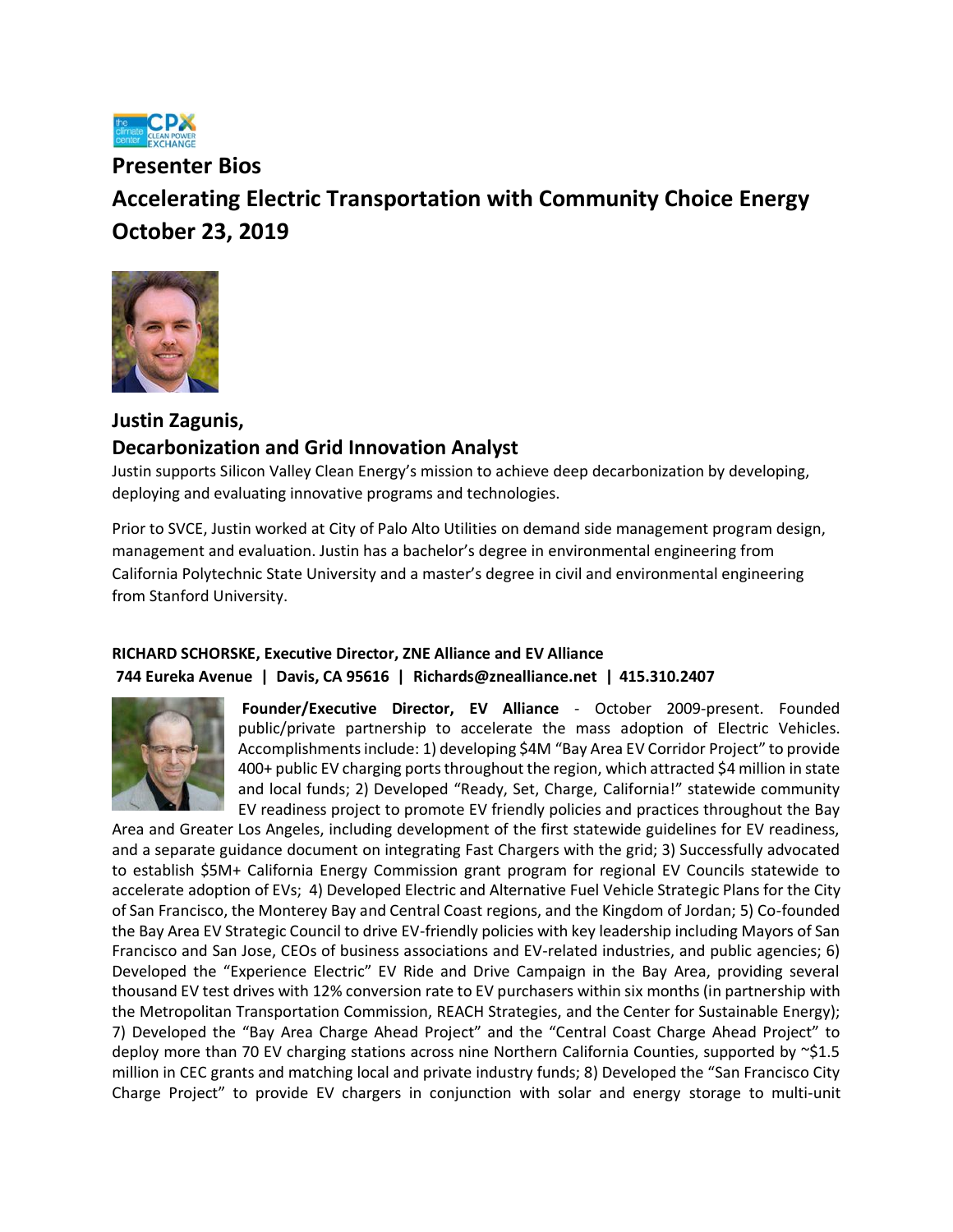developments in San Francisco, with \$500K in CEC funding and more than \$2 million in private funding; 8) Developed the CEC-supported "E-Fleet Accelerator" now providing fleet electrification transition assistance for major fleets in six Northern California Counties; 9) Developed CEC EV Planning grant awards in partnership with the County of Ventura and the City of San Jose (2018); 10) Developed

**Founder/Executive Director, ZNE Alliance**: June 2015 – present. Founder and chief executive of 501c3 organization which partners with communities and companies to achieve a Zero Net Carbon future. Accomplishments include partnering with the Cities of Lancaster and Richmond and the California Energy Commission (CEC) to: 1) Create ZNE Master Plans at the community-wide scale; 2) Develop new ZNE residential subdivisions and renovating blighted housing as ZNE homes for working families; 3) Develop Distributed Energy Resource networks integrating renewable power, energy storage, demand-side management strategies, and EVs. The Alliance is also: 4) Partnering with the CEC, Lawrence Berkeley National Labs, and MelRok to develop and deploy a breakthrough automated Building Energy Management System; and, 4) Leading the California E-Bus to Grid Project to integrate a fleet of 80 BYD electric buses with the grid and to demonstrate grid services value streams for E-Buses (with Antelope Valley Transportation Authority. The Alliance is also a co-lead (with Energy Solutions, LBNL, and Prospect Silicon Valley) on the establishment of a statewide clean energy procurement platform known as *California Opportunities for Procurement – Accelerating Clean Energy.* Finally, the Alliance is spearheading development of a ZNE Cities bond program to accelerate progress toward Zero Net Carbon in major metro regions in California and beyond.

**Founder/Executive Director, Marin Climate & Energy Partnership:** 2008 – 2009. Founder and first Director of a collaboration of all 11 municipalities within the County of Marin, the Transportation Authoirty of Marin, and key public agencies -- which joined together to develop common goals, strategies, and funding to achieve countywide GHG reduction goals in alignment with California's AB 32 targets. Accomplishments included drafting integrated local climate action plans; developing green building ordinances and energy retrofit programs; and developing transport electrification plans and funding.

**Principal, E-Vision Partners,** 2007-2009. As a sustainability consultant and civic entrepreneur, developed new initiatives to address climate, clean energy, and sustainability, including the *Bay Area Community Choice Energy Technical Capacity Accelerator.* The Accelerator provided technical assistance to localities interested in developing clean energy, distributed renewable energy, and energy efficiency programs via the Community Choice Aggregation model (AB 117.) Deliverables included leadership training and public awareness-building to accelerate deployment of community choice energy agencies and renewable energy initiatives.

**Director, Workforce Investment Board (WIB) of Marin County,** 2005 – 2007. Led strategy, program design, and resource development as the senior executive for this 28-member Board of employer leaders. Focused on clean tech, sustainable agriculture, and health care sectors.

**Director of Leadership, California Charter Schools Association,** Sacramento, CA., 2004 – 2005. Designed, funded, and operated leadership programs for new charter school leaders throughout California. Created the *California Charter Quality Institute,* a residential training program for Principals and School Directors. Supported the Association's quality school standards development and deployment, and led visiting school quality review teams.

**Executive Director**, **Workforce Silicon Valley,** San Jose, CA. 1995 – 1999. As the first Executive Director of this industry-led high school reform collaborative, developed and executed a strategic vision for improving the education and workforce preparation system of Santa Clara County. Partners included 11 school districts; three Community College Districts; a 24-person Board of college chancellors, superintendents, civic, labor, and business leaders. Accomplishments include: Supporting development and growth of new career academies and small "schools-within-schools;" Developed joint high